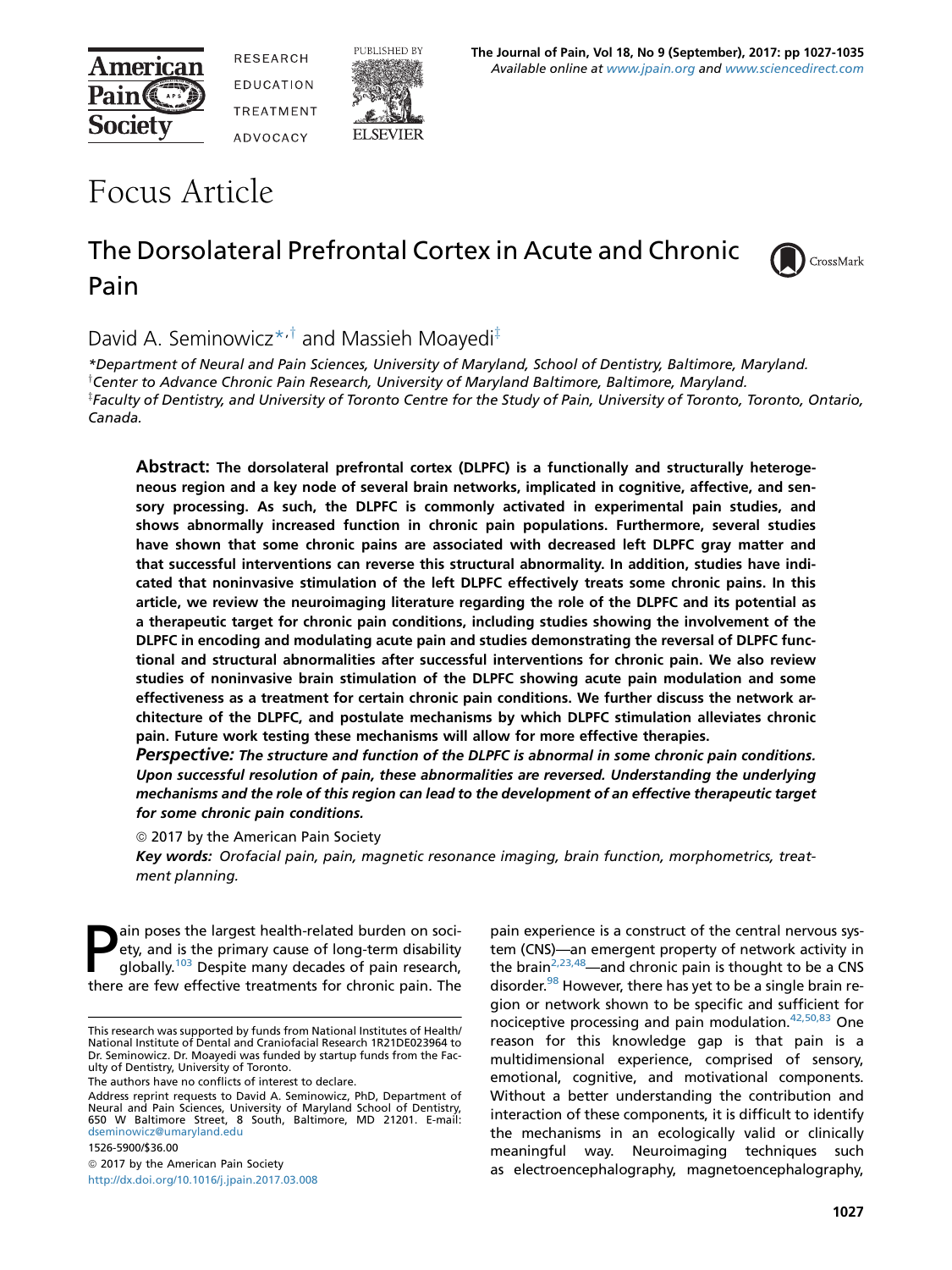and functional magnetic resonance imaging provide a powerful set of tools to noninvasively investigate the CNS. Noninvasive brain stimulation paradigms, such as transcranial direct current stimulation (tDCS) and repetitive transcranial magnetic stimulation (rTMS), offer a unique ability to temporarily and noninvasively enhance or inhibit activity within specific brain regions (ie, create a virtual lesion). Coupling neuroimaging with these stimulation paradigms can help identify causal links between brain regions and pain perception.

Despite the lack of pain specificity in the CNS, there is a set of brain regions that are consistently activated in response to experimental nociceptive stimulation,  $25,57$ including brainstem regions, such as the raphe and the periaqueductal gray, the thalamus, the primary and secondary somatosensory cortices, the midcingulate cortex, and the insula. Some of these regions also exhibit abnormal structure and function in chronic pain disorders, suggesting that they may be implicated in nociceptive processing and/or pain modulation. $2,16,23$ Although the pattern of gray matter abnormalities is not necessarily consistent across all chronic pain disorders, there appears to be some level of convergence across different chronic pain disorders. For example, patients with chronic back pain, [3,79,85,92](#page-4-0) migraine,  $44,77,102$  trigeminal neuropathic pain,  $22$  hypnic headache,<sup>[37](#page-5-0)</sup> chronic post-traumatic headache,<sup>[64](#page-6-0)</sup> hip osteoarthritis,<sup>[78,79](#page-7-0)</sup> and complex regional pain syndrome<sup>[26](#page-5-0)</sup> have reduced dorsolateral prefrontal cortex (DLPFC) gray matter, compared with healthy subjects (for a comprehensive review, see Davis and Moayedi<sup>23</sup>).

### **DLPFC Function**

The DLPFC is a large and functionally heterogeneous brain region (Fig 1).<sup>[31](#page-5-0)</sup> Compared with other primates, the DLPFC is substantially expanded in humans, suggest-ing a role in complex cognitive processes.<sup>[62,73](#page-6-0)</sup> The DLPFC spans over several Brodmann areas (BAs), including BAs 9, 8a, 8b, and the dorsal part of  $46.82$  $46.82$  Posteriorly, it is banked by the precentral gyrus, and spans the middle frontal gyrus, the superior frontal sulcus, and the lateral aspect of the superior frontal gyrus (Fig 1). The anterior bank is inconsistently defined across the literature, with perhaps the best delineation being marked by frontopolar cortex (BA 10).<sup>45,67,68</sup> Neuroimaging studies of 2 main types have been essential to our understanding of DLPFC function: studies of resting state connectivity (ie, in the absence of an overt task), which reveal the architecture of intrinsic brain networks $8,21,74,94$ ; and studies involving task performance or perception, where the precise location, intensity, and time-course of DLPFC activation depends substantially on the type of task (Fig 1).

Although the DLPFC has been implicated in many important brain functions [\(Fig 2](#page-2-0)), and its role remains a topic of debate in the literature, it is generally associated with maintenance and regulation of top-down modula-tion, and driving appropriate behavioral responses.<sup>[69,82](#page-6-0)</sup> However, it has also been shown to be involved in cognitive processes,  $18,43,62,96$  such as attention,  $6,104-106$ 

1028 The Journal of Pain **Downloam Communist Communist Communist** Dorsolateral Prefrontal Cortex in Acute and Chronic Pain



Figure 1. Regions of the brain comprising the DLPFC, including BAs 8, 9, and the dorsal part of 46. The 3 clusters shown repre-sent subregions of the DLPFC on the basis of a parcellation<br>scheme by Sallet and colleagues.<sup>[82](#page-7-0)</sup> The DLPFC is a large, heterogenous brain region spanning the middle frontal gyrus and the lateral aspects of the superior frontal gyrus. It is banked by the inferior frontal sulcus on the lateral side, the precentral sulcus on the posterior bank, and the frontal polar cortex on the anterior bank.

value encoding,  $11,40,46,52,95$  working memory, crea-<br>tivity, <sup>[5](#page-4-0)3</sup> decision-making,  $71,73$  and emotional decision-making, $71,73$  and emotional regulation.[15,27,29,66,99](#page-5-0)

The DLPFC is also often activated in pain neuroimaging. Notably, it is not the only region activated, as described previously, but may be a key node of networks implicated in nociceptive processing and pain modulation [\(Fig 2\)](#page-2-0). Specifically, it shows activation in response to nociceptive stimuli in healthy subjects, or shows differential activation between chronic pain patients and control subjects. Its role in pain remains ambiguous: it has been shown to be involved not only in pain suppression, in line with its role in cognitive and emotional control, but also in pain detection. In support of the former hypothesis, a study reported that left DLPFC activity was negatively related to pain unpleasantness (the extent to which pain bothers the subject).<sup>[56](#page-6-0)</sup> Additional support for the role of DLPFC in pain suppression hypothesis comes from studies that have reported the DLPFC to be involved in pla-cebo modulation of pain.<sup>[70,107](#page-6-0)</sup> The role of DLPFC in pain detection, however, is supported by the observation that the DLPFC exhibited binary (all or none) activity in response to pain in a sample of healthy subjects, regardless of the stimulus or reported pain intensities.<sup>[10](#page-5-0)</sup> In contrast to these pain detection and suppression hypotheses, neuroimaging studies of experimental persistent pain, and experimental models of hyperalgesia and allodynia have shown a parametric relationship between pain sensitization and DLPFC activity,  $41,55,87$  suggesting a role in pathological pain.

Several lines of evidence support a role for the DLPFC in the suppression of pain and maintenance of pain inhibition. For example, subjects given instructions to suppress pain show increased activation of bilateral—but particularly the left—DLPFC during prolonged acute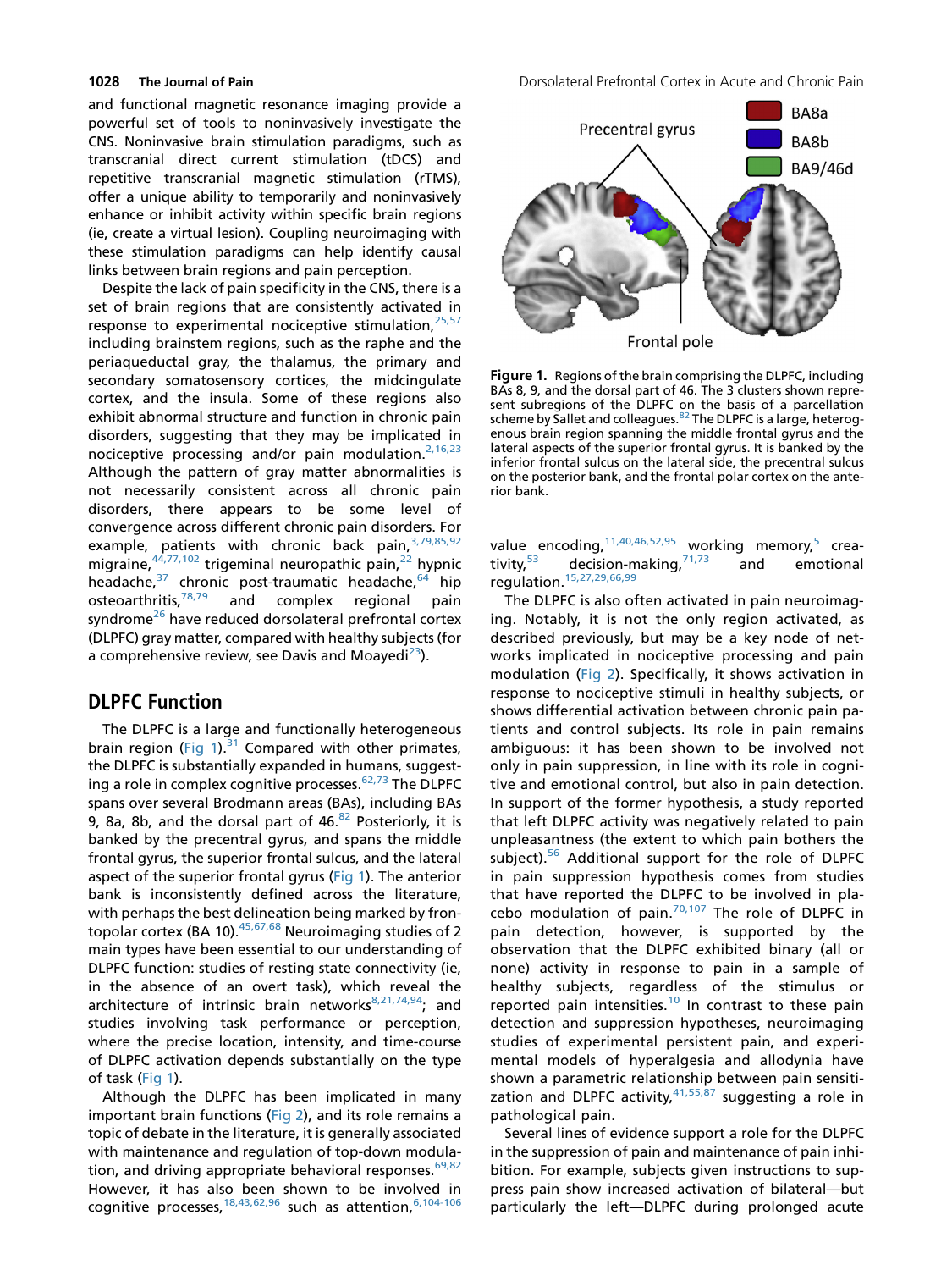<span id="page-2-0"></span>

Figure 2. The DLPFC is a large, heterogeneous cortical region shown in green on a standard brain. The DLPFC is involved in multiple processes, and although it has been implicated in pain regulation, the mechanisms are unclear. Here we outline how the DLPFC could affect pain through several networks, including: controlling the regulation of cognitive networks (cognitive control network) through effective switching of the DMN and EMN; enhancing activity in a network involved in descending modulation of pain; reducing emotional reactivity to pain through reward/fear circuitry. Some studies have also provided evidence of effectiveness of the left DLPFC stimulation to treat chronic pain. The right panel provides the labels of the brain regions within each of these networks. Abbreviations: PPC, posterior parietal cortex; PMv, ventral premotor cortex; PCu/PCC, precuneus/posterior cingulate cortex; mPFC, medial prefrontal cortex; Thal, thalamus; pACC, pregenual anterior cingulate cortex; PAG, periaqueductal gray; vlPFC, ventrolateral prefrontal cortex; vStriatum, ventral striatum.

pain stimulation.<sup>[30](#page-5-0)</sup> Bilateral DLPFC activation was associ-ated with reduced unpleasantness of thermal pain.<sup>[56](#page-6-0)</sup> Studies on placebo analgesia have also shown a role of DLPFC in pain suppression, and inhibiting DLPFC activity could block the placebo response.<sup>[47](#page-6-0)</sup> In support of these findings, the DLPFC has been implicated in integrating incoming nociceptive signals with the expectation of pain<sup>[4](#page-4-0)</sup>—a key feature of placebo analgesia. Furthermore, perceived control of pain was associated with activation of the right DLPFC.<sup>[109](#page-8-0)</sup> Relatedly, Brascher et al reported that uncontrollable pain resulted in increased activation of pain-related areas including the thalamus and insula, but that bilateral DLPFC had increased negative connectivity strength during controllable pain to the thalamus as well as the right anterior insula.<sup>[12](#page-5-0)</sup> In other words, the DLPFC suppressed insula and thalamus activity and reduced pain sensitization associated with uncontrollable pain. Finally, the connectivity between the left and right DLPFC has been linked to individual pain sensitivity, such that stronger interhemispheric connectivity was associated with greater pain tolerance.<sup>[93](#page-7-0)</sup>

There is converging evidence that the DLPFC has a role in cognitive components of the pain experience. As mentioned previously, studies in which participants are given a sense of controllability over nociceptive stimuli have suggested that the DLPFC is involved in cognitive control over pain. $75,109$  Consistent with this finding, pain-related activity within the bilateral DLPFC is negatively correlated with pain catastrophizing, a measure of maladaptive pain cognitions, and a sense of uncon-trollability, indicating a role of DLPFC in pain-coping.<sup>[88](#page-7-0)</sup> Cognitive control can reduce pain and has in part been

attributed to a brain network comprising prefrontal regions including the DLPFC, ventrolateral prefrontal cortex, and orbitofrontal cortex, anterior insula, anterior cingulate cortex, and brainstem regions, such as the periaqueductal gray and the rostral ventral medulla. $<sup>7</sup>$ </sup> Furthermore, activation of part of this circuit, including the DLPFC, anterior cingulate cortex, and cerebellum, has been implicated in mediating the analgesic effects of spinal cord stimulation in chronic back pain patients,<sup>[59](#page-6-0)</sup> suggesting that peripheral and central mechanisms may interact to reduce pain. In sum, these studies suggest that the DLPFC acts as an interface between cognitive processing and pain regulation.

It is noteworthy, however, that functions should not be attributed to single brain regions in isolation. In this regard, the DLPFC is a key node of at least 3 brain networks: it sits between the interface of the extrinsic mode network  $(EMN)^{39}$  $(EMN)^{39}$  $(EMN)^{39}$  and default mode network  $(DMN)<sub>1</sub><sup>28,74</sup>$  $(DMN)<sub>1</sub><sup>28,74</sup>$  $(DMN)<sub>1</sub><sup>28,74</sup>$  and it is a key node in the cognitive control network.[19](#page-5-0) The EMN is thought to be a generalized network allocating cognitive resources to any cognitive task or sensory processing of the external milieu. The DMN, on the other hand, is active in the absence of any overt stimulus or task, and is thought to be related to monitoring of the internal milieu and introspection. In fact, it is believed that the DLPFC acts as a switch and interface between the EMN and the DMN. $86$  It is important to understand that pain is a multidimensional experience and, thus, must be the product of complex network interactions between brain regions, and that this activity can interact and modulate other networks. This has been shown in a study examining pain–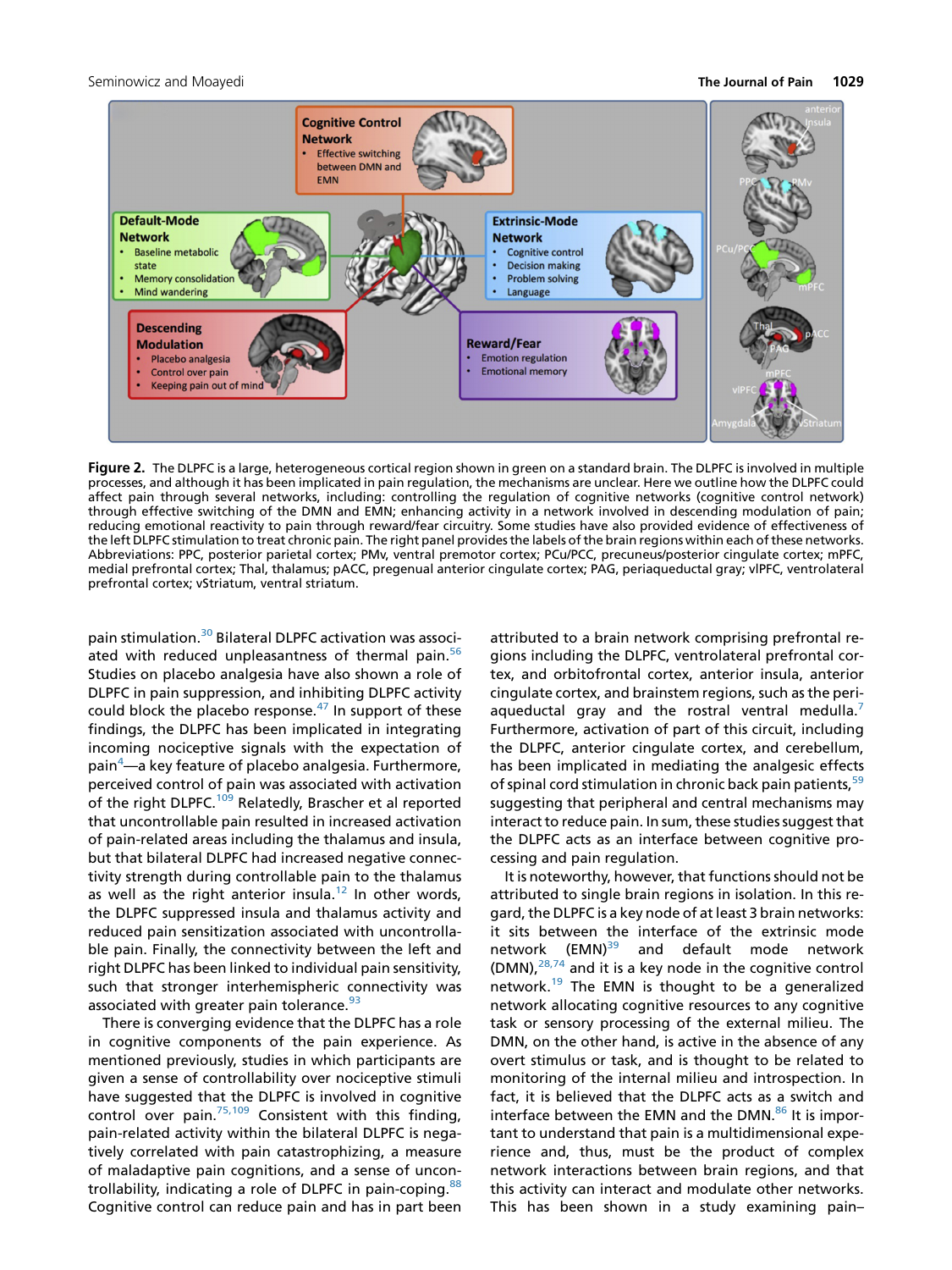cognition interactions, which reported that acute experimental pain increased activity in a network modulated by cognitive load—the EMN.<sup>89</sup> More specifically, the study reported that when subjects performed a cognitive task while they received a painful stimulus, there was increased activity of in the ventrolateral part of the DLPFC, and deactivation of a more dorsomedial part of DLPFC that is associated with the DMN. Greater activation of the EMN or less deactivation of the DMN during task performance could be an effect of resource competition, in which cognitive processing is limited by the availability of circuits supporting those functions. $63$ These limited cognitive resources could then affect topdown modulation requiring active control over pain. These studies suggest that targeting the DLPFC activity and connectivity could be used to design interventions for reducing pain.

Further evidence for a role of the DLPFC in pain processing comes from studies investigating the structure and function of the brains of patients with chronic pain.<sup>[23](#page-5-0)</sup> For example, patients with idiopathic temporomandibular disorders had decreased white matter connectivity from the midcingulate cortex to the DLPFC, compared with control participants,<sup>[58](#page-6-0)</sup> and abnormally increased left DLPFC activity during an emotional counting Stroop task. $108$  One study that contrasted brain resting cerebral blood flow between 2 chronic orofacial pain disorders, temporomandibular disorders and trigeminal neuropathic pain, reported that both patient groups had increased DLPFC resting cerebral blood flow compared with pain-free control participants, suggesting that spontaneous pain is related to DLPFC activ-ity.<sup>[111](#page-8-0)</sup> Other studies have reported lower gray matter volume (GMV) or thinner cortices in the DLPFC in patients with chronic pain, including those with irritable bowel syndrome,<sup>[9,90](#page-4-0)</sup> chronic low back pain,<sup>[3,85,92,110](#page-4-0)</sup> migraine,<sup>[38](#page-5-0)</sup> trigeminal neuralgia,<sup>[35,65](#page-5-0)</sup> chronic post-traumatic headache, <sup>[64](#page-6-0)</sup> and complex regional pain syn-drome.<sup>[26](#page-5-0)</sup> In some cases, these structural abnormalities were correlated with pain catastrophizing or other clinical characteristics. $38$  These findings are corroborated by magnetic resonance spectroscopy studies that have found decreased levels of N-acetyl-aspartate—a putative measure of neuronal viability—in the DLPFC in chronic back pain<sup>[32](#page-5-0)</sup> and complex regional pain syndrome.<sup>[33](#page-5-0)</sup> In some cases, these structural abnormalities were correlated with pain catastrophizing or other clinical charac-teristics.<sup>[38](#page-5-0)</sup> Therefore, it is feasible that the gray matter reductions observed are related to neuronal loss in the DLPFC, although that does not preclude other potential cellular and molecular mechanisms.<sup>[23,72](#page-5-0)</sup>

In terms of functional connectivity studies of chronic pain, only a handful of studies have reported abnormal DLPFC connectivity. One study reported that chronic migraine patients had reduced connectivity of bilateral DLPFC to nodes of the DMN.<sup>[38](#page-5-0)</sup> Notably, this connectivity was negatively correlated with pain catastrophizing. Two studies reported abnormal DLPFC connectivity to

various brain regions in chronic back pain.<sup>[17,36](#page-5-0)</sup> Additionally, aberrant DLPFC activity can predict treatment outcomes in fibromyalgia, $84$  and such abnormalities appear to normalize after successful intervention. Chronic low back patients showed a lack of deactivation of the DLPFC while performing a cognitive task, which resolved after effective treatment.<sup>[92](#page-7-0)</sup> Patients also had abnormal DLPFC connectivity to the DMN and the EMN. $^{17}$  These studies suggest that normalization of the left DLPFC function could reflect recovery of cognitive ability, potentially including cognitive coping that could help reduce pain. Furthermore, DLPFC connectivity can help direct patients into different health care streams and effectively allocate these resources.

Although chronic pain is associated with decreased GMV in many cortical and subcortical brain regions, there is growing evidence that these structural changes are partially reversed with alleviation of the pain through interventions or spontaneous resolution. Several of these studies showed partial recovery of the left DLPFC gray matter. For example, one study reported an increase in left DLPFC brain gray matter in chronic back pain patients 6 months after spinal surgery or facet joint block compared with before treatment. $92$  This normalization of DLPFC gray matter correlated with a reduction in clinical pain intensity and reduced disability. Other studies reported normalized GMV in the right DLPFC after total knee replacement,<sup>[78](#page-7-0)</sup> and normalized left DLPFC GMV 1 year after onset of post-traumatic headache, which corresponded with a resolution of headache pain.<sup>64</sup> Another study investigating the neural underpinnings of effective pain management with cognitive behavioral training in a mixed chronic pain population reported increased left DLPFC GMV, which correlated with a reduction in pain catastrophizing.<sup>9</sup> Another study reported reduced DLPFC GMV in pediatric patients with complex regional pain syndrome, among other brain regions, that were reversed with treatment.<sup>[26](#page-5-0)</sup> Notably, there was increased functional connectivity between the DLPFC and the periaqueductal gray—an opioid-rich brainstem region involved in descending pain modulation.<sup>91</sup> These studies suggest that the DLPFC structure could be a marker of successful intervention for pain conditions. However, an outstanding question is the cellular and molecular basis of structural plasticity in pain. Evidence from learning and memory studies in rodents reveal a role for neuroplasticity—either related to neurogenesis, or neural reorganization.<sup>51,81</sup> In contrast, positron emission tomography imaging studies in humans,<sup>[54](#page-6-0)</sup> as well as electrophysiological and immunohistochemical studies in rodent pain models, suggest a prominent role for glial cells<sup>100</sup> or other immune cells.<sup>[80](#page-7-0)</sup> A recent study reported that reductions in GMV in fibromyalgia were associated with reductions in water content, not neural loss.<sup>72</sup> However, the same study reported that increases in gray matter were associated with an increase of a proxy index of neurons, suggesting neural growth. These questions must be answered by investigating the histological basis of magnetic resonance imaging-detectable plasticity to better understand what such structural changes in the brain represent, and to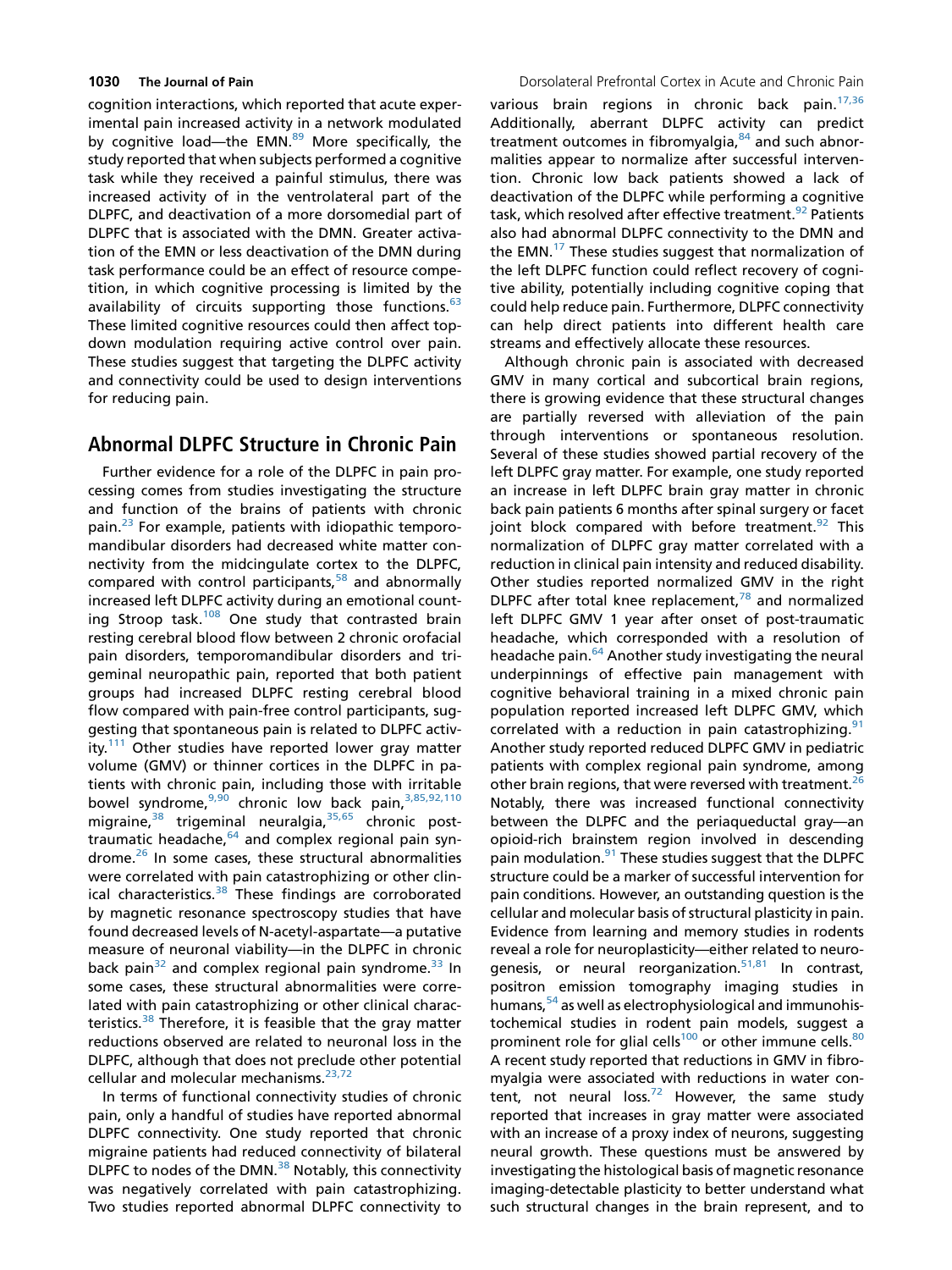<span id="page-4-0"></span>develop novel therapeutic targets. Another important consideration is that the changes observed in the DLPFC may not be directly related to pain, but may be secondary to the resolution of chronic pain. For example, several studies have shown the DLPFC to be an excellent therapeutic target for managing and treating major depressive disorder.<sup>24</sup> It is therefore possible that studies that have reported effective chronic pain treatment by DLPFC stimulation could be related by treating comorbidities (ie, these treatments could be treating depression), which then alleviates pain. Alternatively, depression as well as chronic pain may share some common neural substrates, such as the DLPFC. However, because of how little is known about these mechanisms, an essential step toward developing new chronic pain management tools is to better characterize structural plasticity.

The DLPFC as a Therapeutic Target DLPFC structure Target Because of the compelling evidence that DLPFC structure and function reflect chronic pain states, and because the DLPFC is implicated in pain regulation, it is feasible that this brain region could potentially serve as a therapeutic target. Indeed, several studies have now shown that noninvasive brain stimulation of this region can effectively manage pain—either acute or chronic pain.<sup>14,34,76</sup>

Specifically, rTMS of the left DLPFC has shown promise as a treatment for various chronic pain disorders, including migraine $14,20$  and burning mouth syndrome.<sup>[101](#page-7-0)</sup> rTMS studies for other chronic pains have been reviewed elsewhere, $60$  and include other cortical targets, such as the primary somatosensory and motor cortices.<sup>[49](#page-6-0)</sup> In healthy participants, rTMS of the left DLPFC reduces spontaneous pain from capsaicin application,  $13$ and this effect has been shown to occur via an opioiddependent mechanism (ie, it is blocked by naloxone). $97$ Another type of noninvasive brain stimulation—tDCS of the left DLPFC in healthy participants has also been shown to increase pain tolerance and improve performance in a cognitive task, consistent with the DLPFC's

## **References**

1. [Allen M, Dietz M, Blair KS, van Beek M, Rees G, Vester](http://refhub.elsevier.com/S1526-5900(17)30531-X/sref1)[gaard-Poulsen P, Lutz A, Roepstorff A: Cognitive-affective](http://refhub.elsevier.com/S1526-5900(17)30531-X/sref1) [neural plasticity following active-controlled mindfulness](http://refhub.elsevier.com/S1526-5900(17)30531-X/sref1) [intervention. J Neurosci 32:15601-15610,](http://refhub.elsevier.com/S1526-5900(17)30531-X/sref1) 2012

2. [Apkarian AV, Baliki MN, Farmer MA, Tetreault P, Va](http://refhub.elsevier.com/S1526-5900(17)30531-X/sref2) [chon-Presseau E: Pain: Acute and chronic. In: Toga AW](http://refhub.elsevier.com/S1526-5900(17)30531-X/sref2) [\(ed\): Brain Mapping. Waltham, Academic Press, 2015,](http://refhub.elsevier.com/S1526-5900(17)30531-X/sref2) [pp 553-563](http://refhub.elsevier.com/S1526-5900(17)30531-X/sref2)

3. [Apkarian AV, Sosa Y, Sonty S, Levy RM, Harden RN,](http://refhub.elsevier.com/S1526-5900(17)30531-X/sref3) [Parrish TB, Gitelman DR: Chronic back pain is associated](http://refhub.elsevier.com/S1526-5900(17)30531-X/sref3) [with decreased prefrontal and thalamic gray matter density.](http://refhub.elsevier.com/S1526-5900(17)30531-X/sref3) [J Neurosci 24:10410-10415](http://refhub.elsevier.com/S1526-5900(17)30531-X/sref3), 2004

4. [Atlas LY, Bolger N, Lindquist MA, Wager TD: Brain media](http://refhub.elsevier.com/S1526-5900(17)30531-X/sref4)[tors of predictive cue effects on perceived pain. J Neurosci](http://refhub.elsevier.com/S1526-5900(17)30531-X/sref4) [30:12964-12977](http://refhub.elsevier.com/S1526-5900(17)30531-X/sref4), 2010

role in cognitive and pain modulatory processes. $61$ Notably, this does not suggest that the same region of the DLPFC is responsible for both functions, but rather the lack of specificity of tDCS—it stimulates large swathes of the cortex. Nonetheless, several studies have reported on the efficacy of left DLPFC rTMS for the treatment of major depression, $49$  which alone might be useful for chronic pain patients via improved quality of life and an increase of health-promoting behaviors, such as increased physical exercise, social interactions, and active engagement in pain-reducing strategies. Altogether, there is good evidence supporting the potential for the DLPFC as a target for therapeutic intervention in chronic pain conditions. These effects could be mediated by descending modulatory (opioidergic) systems, or effects on cognitive or affective aspects of the pain experience, or a combination of these mechanisms. Future work should investigate the consistency of DLPFC activity in response to experimental pain, and the consistency of structural and functional DLPFC abnormalities in chronic pain conditions.

There are other interventions that have been shown to regulate DLPFC activity, such as mindfulness meditation.<sup>1</sup> A recent study has shown that mindfulness meditation is effective at reducing experimental heat pain.<sup>[112](#page-8-0)</sup> This study reported a significant deactivation of the DLPFC during nociceptive stimulation and an increase in ventrolateral prefrontal cortex and orbitofrontal cortex activation, compared with sham meditation and placebo pain modulation. Alternative, noninvasive treatments that can be used to regulate DLPFC function may be preferred by some patients, because they are associated with few adverse side effects. However, future work is required to directly investigate how these techniques regulate pain.

In sum, although the DLPFC has many functions, and is by no means pain-specific, imaging and brain stimulation can be used to tap its regulatory effects to modulate and manage chronic pain.

5. [Barbey AK, Koenigs M, Grafman J: Dorsolateral prefron](http://refhub.elsevier.com/S1526-5900(17)30531-X/sref5)[tal contributions to human working memory. Cortex 49:](http://refhub.elsevier.com/S1526-5900(17)30531-X/sref5) [1195-1205](http://refhub.elsevier.com/S1526-5900(17)30531-X/sref5), 2013

6. [Bidet-Caulet A, Buchanan KG, Viswanath H, Black J,](http://refhub.elsevier.com/S1526-5900(17)30531-X/sref6) [Scabini D, Bonnet-Brilhault F, Knight RT: Impaired facilita](http://refhub.elsevier.com/S1526-5900(17)30531-X/sref6)[tory mechanisms of auditory attention after damage of](http://refhub.elsevier.com/S1526-5900(17)30531-X/sref6) [the lateral prefrontal cortex. Cereb Cortex 25:4126-4134,](http://refhub.elsevier.com/S1526-5900(17)30531-X/sref6) 2015

7. [Bingel U, Schoell E, Buchel C: Imaging pain modulation in](http://refhub.elsevier.com/S1526-5900(17)30531-X/sref7) [health and disease. Curr Opin Neurol 20:424-431,](http://refhub.elsevier.com/S1526-5900(17)30531-X/sref7) 2007

8. [Biswal B, Yetkin FZ, Haughton VM, Hyde JS: Functional](http://refhub.elsevier.com/S1526-5900(17)30531-X/sref8) [connectivity in the motor cortex of resting human brain us](http://refhub.elsevier.com/S1526-5900(17)30531-X/sref8)[ing echo-planar MRI. Magn Res Med 34:537-541,](http://refhub.elsevier.com/S1526-5900(17)30531-X/sref8) 1995

9. [Blankstein U, Chen J, Diamant NE, Davis KD: Altered brain](http://refhub.elsevier.com/S1526-5900(17)30531-X/sref9) [structure in irritable bowel syndrome: Potential contribu](http://refhub.elsevier.com/S1526-5900(17)30531-X/sref9)[tions of pre-existing and disease-driven factors. Gastroen](http://refhub.elsevier.com/S1526-5900(17)30531-X/sref9)[terology 138:1783-1789](http://refhub.elsevier.com/S1526-5900(17)30531-X/sref9), 2010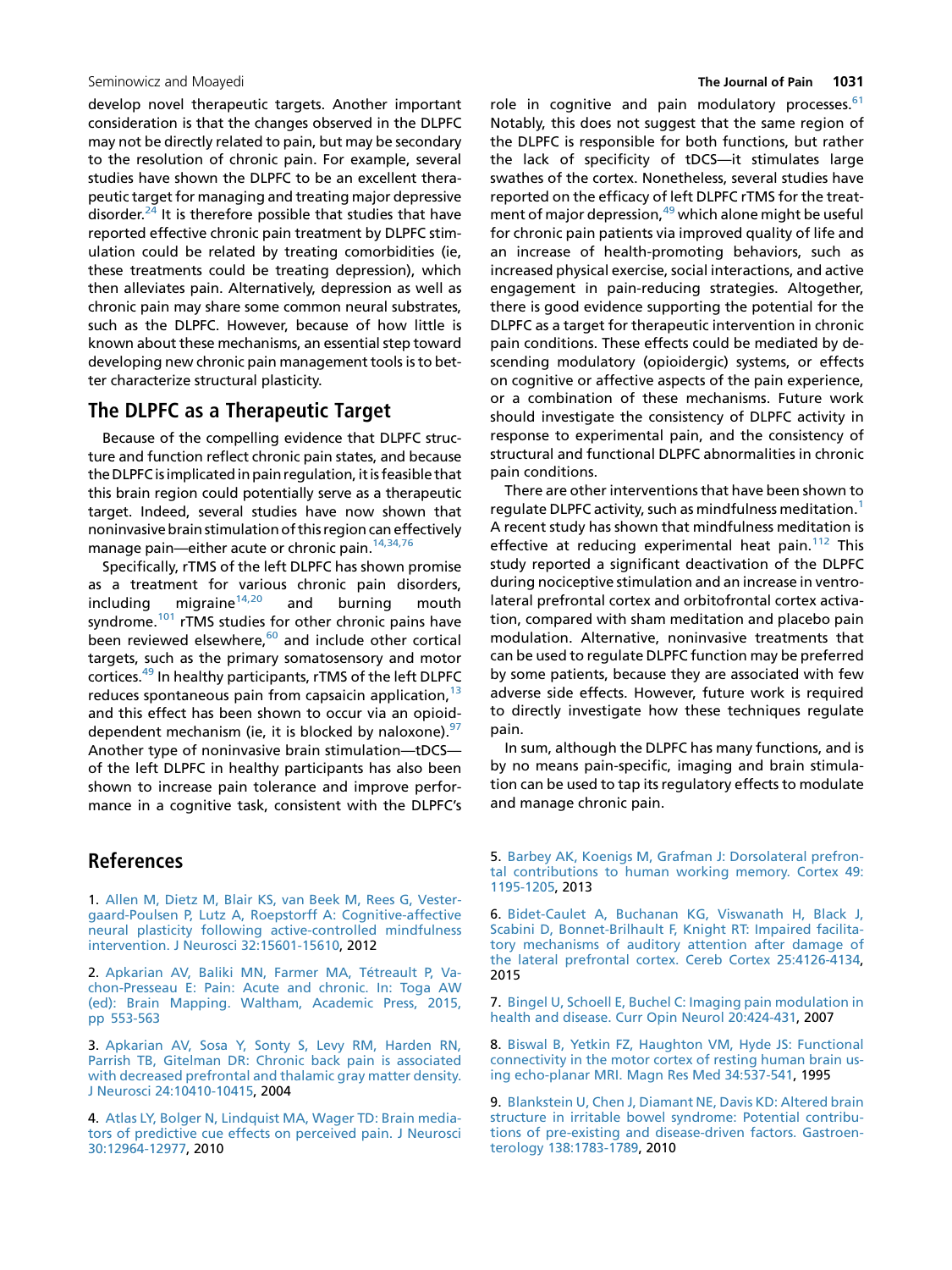10. [Bornhovd K, Quante M, Glauche V, Bromm B, Weiller C,](http://refhub.elsevier.com/S1526-5900(17)30531-X/sref10) [Buchel C: Painful stimuli evoke different stimulus-response](http://refhub.elsevier.com/S1526-5900(17)30531-X/sref10) [functions in the amygdala, prefrontal, insula and somato](http://refhub.elsevier.com/S1526-5900(17)30531-X/sref10)[sensory cortex: A single-trial fMRI study. Brain 125:](http://refhub.elsevier.com/S1526-5900(17)30531-X/sref10) [1326-1336](http://refhub.elsevier.com/S1526-5900(17)30531-X/sref10), 2002

11. [Botvinick M, Braver T: Motivation and cognitive control:](http://refhub.elsevier.com/S1526-5900(17)30531-X/sref11) [From behavior to neural mechanism. Annu Rev Psychol 66:](http://refhub.elsevier.com/S1526-5900(17)30531-X/sref11) [83-113](http://refhub.elsevier.com/S1526-5900(17)30531-X/sref11), 2015

12. [Brascher AK, Becker S, Hoeppli ME, Schweinhardt P:](http://refhub.elsevier.com/S1526-5900(17)30531-X/sref12) [Different brain circuitries mediating controllable and un](http://refhub.elsevier.com/S1526-5900(17)30531-X/sref12)[controllable pain. J Neurosci 36:5013-5025,](http://refhub.elsevier.com/S1526-5900(17)30531-X/sref12) 2016

13. [Brighina F, De Tommaso M, Giglia F, Scalia S,](http://refhub.elsevier.com/S1526-5900(17)30531-X/sref13) [Cosentino G, Puma A, Panetta M, Giglia G, Fierro B: Modula](http://refhub.elsevier.com/S1526-5900(17)30531-X/sref13)[tion of pain perception by transcranial magnetic stimulation](http://refhub.elsevier.com/S1526-5900(17)30531-X/sref13) [of left prefrontal cortex. J Headache Pain 12:185-191,](http://refhub.elsevier.com/S1526-5900(17)30531-X/sref13) 2011

14. [Brighina F, Piazza A, Vitello G, Aloisio A, Palermo A,](http://refhub.elsevier.com/S1526-5900(17)30531-X/sref14) [Daniele O, Fierro B: rTMS of the prefrontal cortex in the](http://refhub.elsevier.com/S1526-5900(17)30531-X/sref14) [treatment of chronic migraine: A pilot study. J Neurol Sci](http://refhub.elsevier.com/S1526-5900(17)30531-X/sref14) [227:67-71,](http://refhub.elsevier.com/S1526-5900(17)30531-X/sref14) 2004

15. [Buhle JT, Silvers JA, Wager TD, Lopez R, Onyemekwu C,](http://refhub.elsevier.com/S1526-5900(17)30531-X/sref15) [Kober H, Weber J, Ochsner KN: Cognitive reappraisal of](http://refhub.elsevier.com/S1526-5900(17)30531-X/sref15) [emotion: A meta-analysis of human neuroimaging studies.](http://refhub.elsevier.com/S1526-5900(17)30531-X/sref15) [Cereb Cortex 24:2981-2990](http://refhub.elsevier.com/S1526-5900(17)30531-X/sref15), 2014

16. [Bushnell MC, Ceko M, Low LA: Cognitive and emotional](http://refhub.elsevier.com/S1526-5900(17)30531-X/sref16) [control of pain and its disruption in chronic pain. Nat Rev](http://refhub.elsevier.com/S1526-5900(17)30531-X/sref16) [Neurosci 14:502-511,](http://refhub.elsevier.com/S1526-5900(17)30531-X/sref16) 2013

17. [Ceko M, Shir Y, Ouellet JA, Ware MA, Stone LS,](http://refhub.elsevier.com/S1526-5900(17)30531-X/sref17) [Seminowicz DA: Partial recovery of abnormal insula and](http://refhub.elsevier.com/S1526-5900(17)30531-X/sref17) [dorsolateral prefrontal connectivity to cognitive networks](http://refhub.elsevier.com/S1526-5900(17)30531-X/sref17) [in chronic low back pain after treatment. Hum Brain Mapp](http://refhub.elsevier.com/S1526-5900(17)30531-X/sref17) [36:2075-2092,](http://refhub.elsevier.com/S1526-5900(17)30531-X/sref17) 2015

18. [Cieslik EC, Zilles K, Caspers S, Roski C, Kellermann TS,](http://refhub.elsevier.com/S1526-5900(17)30531-X/sref18) [Jakobs O, Langner R, Laird AR, Fox PT, Eickhoff SB: Is there](http://refhub.elsevier.com/S1526-5900(17)30531-X/sref18) "one" DLPFC in cognitive action control? Evidence for het[erogeneity from co-activation-based parcellation. Cereb](http://refhub.elsevier.com/S1526-5900(17)30531-X/sref18) [Cortex 23:2677-2689](http://refhub.elsevier.com/S1526-5900(17)30531-X/sref18), 2013

19. [Cole MW, Schneider W: The cognitive control network:](http://refhub.elsevier.com/S1526-5900(17)30531-X/sref19) [Integrated cortical regions with dissociable functions. Neu](http://refhub.elsevier.com/S1526-5900(17)30531-X/sref19)[roimage 37:343-360,](http://refhub.elsevier.com/S1526-5900(17)30531-X/sref19) 2007

20. [Conforto AB, Amaro E Jr, Goncalves AL, Mercante JP,](http://refhub.elsevier.com/S1526-5900(17)30531-X/sref20) [Guendler VZ, Ferreira JR, Kirschner CC, Peres MF: Random](http://refhub.elsevier.com/S1526-5900(17)30531-X/sref20)[ized, proof-of-principle clinical trial of active transcranial](http://refhub.elsevier.com/S1526-5900(17)30531-X/sref20) [magnetic stimulation in chronic migraine. Cephalalgia 34:](http://refhub.elsevier.com/S1526-5900(17)30531-X/sref20) [464-472,](http://refhub.elsevier.com/S1526-5900(17)30531-X/sref20) 2014

21. [Damoiseaux JS, Rombouts SA, Barkhof F, Scheltens P,](http://refhub.elsevier.com/S1526-5900(17)30531-X/sref21) [Stam CJ, Smith SM, Beckmann CF: Consistent resting-state](http://refhub.elsevier.com/S1526-5900(17)30531-X/sref21) [networks across healthy subjects. Proc Natl Acad Sci U S A](http://refhub.elsevier.com/S1526-5900(17)30531-X/sref21) [103:13848-13853,](http://refhub.elsevier.com/S1526-5900(17)30531-X/sref21) 2006

22. [DaSilva AF, Becerra L, Pendse G, Chizh B, Tully S,](http://refhub.elsevier.com/S1526-5900(17)30531-X/sref22) [Borsook D: Colocalized structural and functional changes](http://refhub.elsevier.com/S1526-5900(17)30531-X/sref22) [in the cortex of patients with trigeminal neuropathic pain.](http://refhub.elsevier.com/S1526-5900(17)30531-X/sref22) [PLoS One 3:e3396,](http://refhub.elsevier.com/S1526-5900(17)30531-X/sref22) 2008

23. [Davis KD, Moayedi M: Central mechanisms of pain re](http://refhub.elsevier.com/S1526-5900(17)30531-X/sref23)[vealed through functional and structural MRI. J Neuroim](http://refhub.elsevier.com/S1526-5900(17)30531-X/sref23)[mune Pharmacol 8:518-534,](http://refhub.elsevier.com/S1526-5900(17)30531-X/sref23) 2013

24. [Downar J, Daskalakis ZJ: New targets for rTMS in depres](http://refhub.elsevier.com/S1526-5900(17)30531-X/sref24)[sion: A review of convergent evidence. Brain Stimul 6:](http://refhub.elsevier.com/S1526-5900(17)30531-X/sref24) [231-240,](http://refhub.elsevier.com/S1526-5900(17)30531-X/sref24) 2012

25. [Duerden EG, Albanese MC: Localization of pain-related](http://refhub.elsevier.com/S1526-5900(17)30531-X/sref25) [brain activation: A meta-analysis of neuroimaging data.](http://refhub.elsevier.com/S1526-5900(17)30531-X/sref25) [Hum Brain Mapp 34:109-149](http://refhub.elsevier.com/S1526-5900(17)30531-X/sref25), 2013

<span id="page-5-0"></span>**1032 The Journal of Pain Downloam** Dorsolateral Prefrontal Cortex in Acute and Chronic Pain

26. [Erpelding N, Simons L, Lebel A, Serrano P, Pielech M,](http://refhub.elsevier.com/S1526-5900(17)30531-X/sref26) [Prabhu S, Becerra L, Borsook D: Rapid treatment-induced](http://refhub.elsevier.com/S1526-5900(17)30531-X/sref26) [brain changes in pediatric CRPS. Brain Struct Funct 221:](http://refhub.elsevier.com/S1526-5900(17)30531-X/sref26) [1095-1111](http://refhub.elsevier.com/S1526-5900(17)30531-X/sref26), 2016

27. [Etkin A, Buchel C, Gross JJ: The neural bases of emotion](http://refhub.elsevier.com/S1526-5900(17)30531-X/sref27) [regulation. Nat Rev Neurosci 16:693-700,](http://refhub.elsevier.com/S1526-5900(17)30531-X/sref27) 2015

28. [Fox MD, Snyder AZ, Vincent JL, Corbetta M, Van](http://refhub.elsevier.com/S1526-5900(17)30531-X/sref28) [Essen DC, Raichle ME: The human brain is intrinsically orga](http://refhub.elsevier.com/S1526-5900(17)30531-X/sref28)[nized into dynamic, anticorrelated functional networks.](http://refhub.elsevier.com/S1526-5900(17)30531-X/sref28) [Proc Natl Acad Sci U S A 102:9673-9678](http://refhub.elsevier.com/S1526-5900(17)30531-X/sref28), 2005

29. [Frank DW, Dewitt M, Hudgens-Haney M, Schaeffer DJ,](http://refhub.elsevier.com/S1526-5900(17)30531-X/sref29) [Ball BH, Schwarz NF, Hussein AA, Smart LM, Sabatinelli D:](http://refhub.elsevier.com/S1526-5900(17)30531-X/sref29) [Emotion regulation: Quantitative meta-analysis of func](http://refhub.elsevier.com/S1526-5900(17)30531-X/sref29)[tional activation and deactivation. Neurosci Biobehav Rev](http://refhub.elsevier.com/S1526-5900(17)30531-X/sref29) [45:202-211,](http://refhub.elsevier.com/S1526-5900(17)30531-X/sref29) 2014

30. [Freund W, Klug R, Weber F, Stuber G, Schmitz B,](http://refhub.elsevier.com/S1526-5900(17)30531-X/sref30) [Wunderlich AP: Perception and suppression of thermally](http://refhub.elsevier.com/S1526-5900(17)30531-X/sref30) [induced pain: An fMRI study. Somatosens Mot Res 26:1-10,](http://refhub.elsevier.com/S1526-5900(17)30531-X/sref30) 2009

31. [Glasser MF, Coalson TS, Robinson EC, Hacker CD,](http://refhub.elsevier.com/S1526-5900(17)30531-X/sref31) [Harwell J, Yacoub E, Ugurbil K, Andersson J, Beckmann CF,](http://refhub.elsevier.com/S1526-5900(17)30531-X/sref31) [Jenkinson M, Smith SM, Van Essen DC: A multi-modal parcel](http://refhub.elsevier.com/S1526-5900(17)30531-X/sref31)[lation of human cerebral cortex. Nature 536:171-178,](http://refhub.elsevier.com/S1526-5900(17)30531-X/sref31) 2016

32. [Grachev ID, Fredrickson BE, Apkarian AV: Abnormal](http://refhub.elsevier.com/S1526-5900(17)30531-X/sref32) [brain chemistry in chronic back pain: An in vivo proton](http://refhub.elsevier.com/S1526-5900(17)30531-X/sref32) [magnetic resonance spectroscopy study. Pain 89:7-18,](http://refhub.elsevier.com/S1526-5900(17)30531-X/sref32) 2000

33. [Grachev ID, Thomas PS, Ramachandran TS: Decreased](http://refhub.elsevier.com/S1526-5900(17)30531-X/sref33) [levels of N-acetylaspartate in dorsolateral prefrontal cortex](http://refhub.elsevier.com/S1526-5900(17)30531-X/sref33) [in a case of intractable severe sympathetically mediated](http://refhub.elsevier.com/S1526-5900(17)30531-X/sref33) [chronic pain \(complex regional pain syndrome, type I\). Brain](http://refhub.elsevier.com/S1526-5900(17)30531-X/sref33) [Cogn 49:102-113,](http://refhub.elsevier.com/S1526-5900(17)30531-X/sref33) 2002

34. [Graff-Guerrero A, Gonzalez-Olvera J, Fresan A, Gomez-](http://refhub.elsevier.com/S1526-5900(17)30531-X/sref34)[Martin D, Mendez-Nunez JC, Pellicer F: Repetitive transcra](http://refhub.elsevier.com/S1526-5900(17)30531-X/sref34)[nial magnetic stimulation of dorsolateral prefrontal cortex](http://refhub.elsevier.com/S1526-5900(17)30531-X/sref34) [increases tolerance to human experimental pain. Brain Res](http://refhub.elsevier.com/S1526-5900(17)30531-X/sref34) [Cogn Brain Res 25:153-160](http://refhub.elsevier.com/S1526-5900(17)30531-X/sref34), 2005

35. [Gustin SM, Peck CC, Wilcox SL, Nash PG, Murray GM,](http://refhub.elsevier.com/S1526-5900(17)30531-X/sref35) [Henderson LA: Different pain, different brain: Thalamic](http://refhub.elsevier.com/S1526-5900(17)30531-X/sref35) [anatomy in neuropathic and non-neuropathic chronic pain](http://refhub.elsevier.com/S1526-5900(17)30531-X/sref35) [syndromes. J Neurosci 31:5956-5964](http://refhub.elsevier.com/S1526-5900(17)30531-X/sref35), 2011

36. [Hashmi JA, Baria AT, Baliki MN, Huang L, Schnitzer TJ,](http://refhub.elsevier.com/S1526-5900(17)30531-X/sref36) [Apkarian AV: Brain networks predicting placebo analgesia](http://refhub.elsevier.com/S1526-5900(17)30531-X/sref36) [in a clinical trial for chronic back pain. Pain 153:2393-2402,](http://refhub.elsevier.com/S1526-5900(17)30531-X/sref36) 2012

37. [Holle D, Naegel S, Krebs S, Gaul C, Gizewski E, Diener HC,](http://refhub.elsevier.com/S1526-5900(17)30531-X/sref37) [Katsarava Z, Obermann M: Hypothalamic gray matter vol](http://refhub.elsevier.com/S1526-5900(17)30531-X/sref37)[ume loss in hypnic headache. Ann Neurol 69:533-539](http://refhub.elsevier.com/S1526-5900(17)30531-X/sref37), 2011

38. [Hubbard CS, Khan SA, Keaser ML, Mathur VA, Goyal M,](http://refhub.elsevier.com/S1526-5900(17)30531-X/sref38) [Seminowicz DA: Altered brain structure and function corre](http://refhub.elsevier.com/S1526-5900(17)30531-X/sref38)[late with disease severity and pain catastrophizing in](http://refhub.elsevier.com/S1526-5900(17)30531-X/sref38) [migraine patients. eNeuro 1:e20.14,](http://refhub.elsevier.com/S1526-5900(17)30531-X/sref38) 2014

39. [Hugdahl K, Raichle ME, Mitra A, Specht K: On the exis](http://refhub.elsevier.com/S1526-5900(17)30531-X/sref39)[tence of a generalized non-specific task-dependent](http://refhub.elsevier.com/S1526-5900(17)30531-X/sref39) [network. Front Hum Neurosci 9:430](http://refhub.elsevier.com/S1526-5900(17)30531-X/sref39), 2015

40. [Hutcherson CA, Goldin PR, Ochsner KN, Gabrieli JD,](http://refhub.elsevier.com/S1526-5900(17)30531-X/sref40) [Barrett LF, Gross JJ: Attention and emotion: Does rating](http://refhub.elsevier.com/S1526-5900(17)30531-X/sref40) [emotion alter neural responses to amusing and sad films?](http://refhub.elsevier.com/S1526-5900(17)30531-X/sref40) [Neuroimage 27:656-668,](http://refhub.elsevier.com/S1526-5900(17)30531-X/sref40) 2005

41. [Iadarola MJ, Berman KF, Zeffiro TA, Byas-Smith MG,](http://refhub.elsevier.com/S1526-5900(17)30531-X/sref41) [Gracely RH, Max MB, Bennett GJ: Neural activation during](http://refhub.elsevier.com/S1526-5900(17)30531-X/sref41)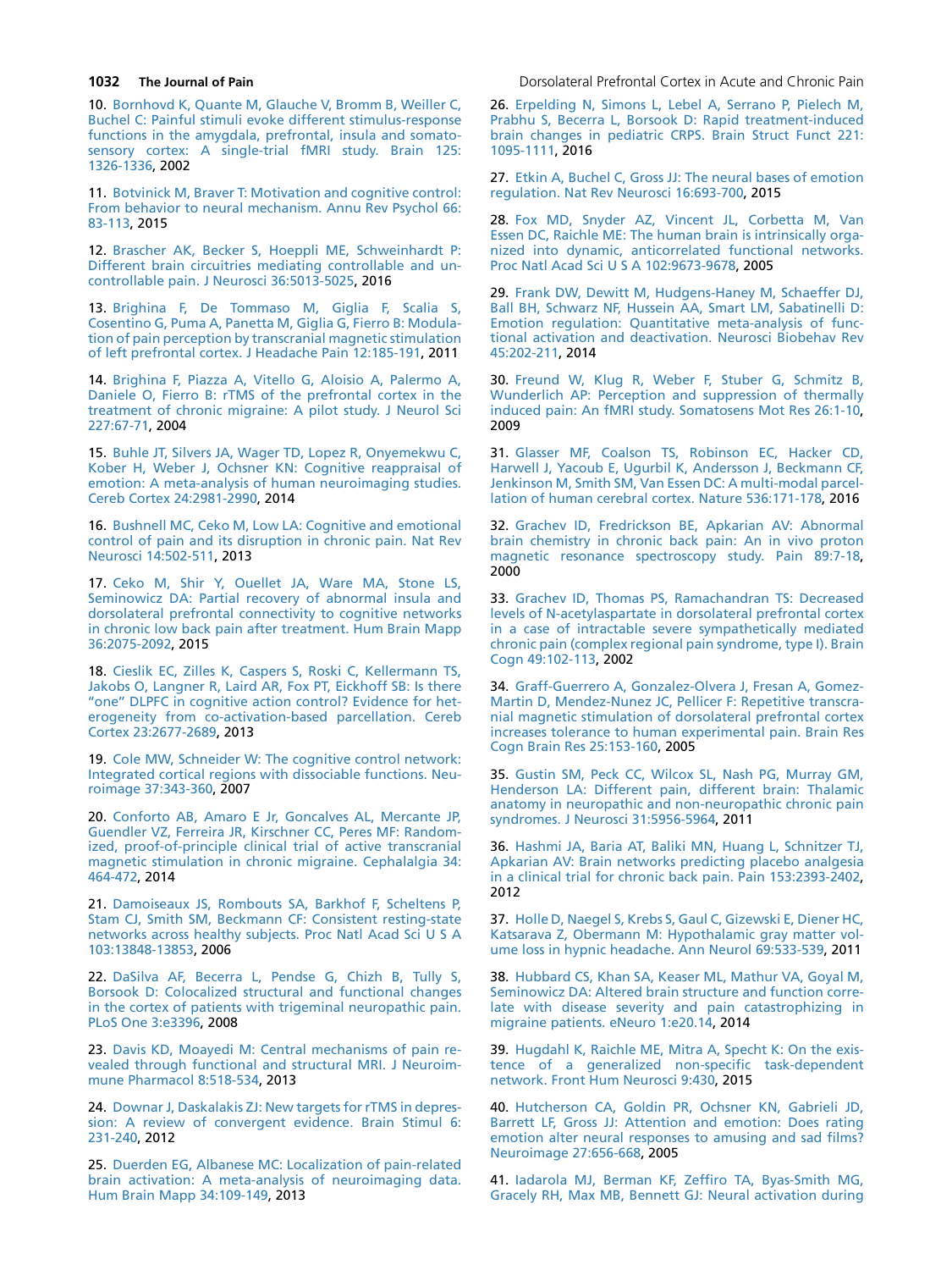<span id="page-6-0"></span>

[acute capsaicin-evoked pain and allodynia assessed with](http://refhub.elsevier.com/S1526-5900(17)30531-X/sref41) [PET. Brain 121:931-947](http://refhub.elsevier.com/S1526-5900(17)30531-X/sref41), 1998

42. [Iannetti GD, Salomons TV, Moayedi M, Mouraux A,](http://refhub.elsevier.com/S1526-5900(17)30531-X/sref42) [Davis KD: Beyond metaphor: Contrasting mechanisms of so](http://refhub.elsevier.com/S1526-5900(17)30531-X/sref42)[cial and physical pain. Trends Cogn Sci 17:371-378](http://refhub.elsevier.com/S1526-5900(17)30531-X/sref42), 2013

43. [Jeon HA, Friederici AD: Degree of automaticity and the](http://refhub.elsevier.com/S1526-5900(17)30531-X/sref43) [prefrontal cortex. Trends Cogn Sci 19:244-250,](http://refhub.elsevier.com/S1526-5900(17)30531-X/sref43) 2015

44. [Kim JH, Suh SI, Seol HY, Oh K, Seo WK, Yu SW, Park KW,](http://refhub.elsevier.com/S1526-5900(17)30531-X/sref44) [Koh SB: Regional grey matter changes in patients with](http://refhub.elsevier.com/S1526-5900(17)30531-X/sref44) [migraine: A voxel-based morphometry study. Cephalalgia](http://refhub.elsevier.com/S1526-5900(17)30531-X/sref44) [28:598-604,](http://refhub.elsevier.com/S1526-5900(17)30531-X/sref44) 2008

45. [Koechlin E: Frontal pole function: What is specifically](http://refhub.elsevier.com/S1526-5900(17)30531-X/sref45) [human? Trends Cogn Sci 15:241, author reply: 243,](http://refhub.elsevier.com/S1526-5900(17)30531-X/sref45) 2011

46. [Kouneiher F, Charron S, Koechlin E: Motivation and](http://refhub.elsevier.com/S1526-5900(17)30531-X/sref46) [cognitive control in the human prefrontal cortex. Nat Neu](http://refhub.elsevier.com/S1526-5900(17)30531-X/sref46)[rosci 12:939-945,](http://refhub.elsevier.com/S1526-5900(17)30531-X/sref46) 2009

47. [Krummenacher P, Candia V, Folkers G, Schedlowski M,](http://refhub.elsevier.com/S1526-5900(17)30531-X/sref47) [Schonbachler G: Prefrontal cortex modulates placebo anal](http://refhub.elsevier.com/S1526-5900(17)30531-X/sref47)[gesia. Pain 148:368-374](http://refhub.elsevier.com/S1526-5900(17)30531-X/sref47), 2010

48. [Kucyi A, Davis KD: The dynamic pain connectome.](http://refhub.elsevier.com/S1526-5900(17)30531-X/sref48) [Trends Neurosci 38:86-95](http://refhub.elsevier.com/S1526-5900(17)30531-X/sref48), 2015

49. [Lefaucheur JP, Andre-Obadia N, Antal A, Ayache SS,](http://refhub.elsevier.com/S1526-5900(17)30531-X/sref49) [Baeken C, Benninger DH, Cantello RM, Cincotta M, de](http://refhub.elsevier.com/S1526-5900(17)30531-X/sref49) [Carvalho M, De Ridder D, Devanne H, Di Lazzaro V,](http://refhub.elsevier.com/S1526-5900(17)30531-X/sref49) [Filipovic SR, Hummel FC, Jaaskelainen SK, Kimiskidis VK,](http://refhub.elsevier.com/S1526-5900(17)30531-X/sref49) [Koch G, Langguth B, Nyffeler T, Oliviero A, Padberg F,](http://refhub.elsevier.com/S1526-5900(17)30531-X/sref49) [Poulet E, Rossi S, Rossini PM, Rothwell JC, Schonfeldt-](http://refhub.elsevier.com/S1526-5900(17)30531-X/sref49)[Lecuona C, Siebner HR, Slotema CW, Stagg CJ, Valls-Sole J,](http://refhub.elsevier.com/S1526-5900(17)30531-X/sref49) [Ziemann U, Paulus W, Garcia-Larrea L: Evidence-based](http://refhub.elsevier.com/S1526-5900(17)30531-X/sref49) [guidelines on the therapeutic use of repetitive transcranial](http://refhub.elsevier.com/S1526-5900(17)30531-X/sref49) [magnetic stimulation \(rTMS\). Clin Neurophysiol 125:](http://refhub.elsevier.com/S1526-5900(17)30531-X/sref49) [2150-2206](http://refhub.elsevier.com/S1526-5900(17)30531-X/sref49), 2014

50. [Legrain V, Iannetti GD, Plaghki L, Mouraux A: The pain](http://refhub.elsevier.com/S1526-5900(17)30531-X/sref50) [matrix reloaded: A salience detection system for the body.](http://refhub.elsevier.com/S1526-5900(17)30531-X/sref50) [Prog Neurobiol 93:111-124](http://refhub.elsevier.com/S1526-5900(17)30531-X/sref50), 2011

51. [Lerch JP: Maze training in mice induces MRI-detectable](http://refhub.elsevier.com/S1526-5900(17)30531-X/sref51) [brain shape changes specific to the type of learning. Neuro](http://refhub.elsevier.com/S1526-5900(17)30531-X/sref51)[image 54:2086-2095,](http://refhub.elsevier.com/S1526-5900(17)30531-X/sref51) 2011

52. [Liu Y, Bengson J, Huang H, Mangun GR, Ding M: Top](http://refhub.elsevier.com/S1526-5900(17)30531-X/sref52)[down modulation of neural activity in anticipatory visual](http://refhub.elsevier.com/S1526-5900(17)30531-X/sref52) [attention: Control mechanisms revealed by simultaneous](http://refhub.elsevier.com/S1526-5900(17)30531-X/sref52) [EEG-fMRI. Cereb Cortex 26:517-529](http://refhub.elsevier.com/S1526-5900(17)30531-X/sref52), 2016

53. [Liu S, Erkkinen MG, Healey ML, Xu Y, Swett KE,](http://refhub.elsevier.com/S1526-5900(17)30531-X/sref53) [Chow HM, Braun AR: Brain activity and connectivity during](http://refhub.elsevier.com/S1526-5900(17)30531-X/sref53) [poetry composition: Toward a multidimensional model of](http://refhub.elsevier.com/S1526-5900(17)30531-X/sref53) [the creative process. Hum Brain Mapp 36:3351-3372,](http://refhub.elsevier.com/S1526-5900(17)30531-X/sref53) 2015

54. [Loggia ML, Chonde DB, Akeju O, Arabasz G, Catana C,](http://refhub.elsevier.com/S1526-5900(17)30531-X/sref54) [Edwards RR, Hill E, Hsu S, Izquierdo-Garcia D, Ji RR,](http://refhub.elsevier.com/S1526-5900(17)30531-X/sref54) [Riley M, Wasan AD, Zurcher NR, Albrecht DS, Vangel MG,](http://refhub.elsevier.com/S1526-5900(17)30531-X/sref54) [Rosen BR, Napadow V, Hooker JM: Evidence for brain glial](http://refhub.elsevier.com/S1526-5900(17)30531-X/sref54) [activation in chronic pain patients. Brain 138:604-615](http://refhub.elsevier.com/S1526-5900(17)30531-X/sref54), 2015

55. [Lorenz J, Cross DJ, Minoshima S, Morrow TJ, Paulson PE,](http://refhub.elsevier.com/S1526-5900(17)30531-X/sref55) [Casey KL: A unique representation of heat allodynia in the](http://refhub.elsevier.com/S1526-5900(17)30531-X/sref55) [human brain. Neuron 35:383-393](http://refhub.elsevier.com/S1526-5900(17)30531-X/sref55), 2002

56. [Lorenz J, Minoshima S, Casey KL: Keeping pain out of](http://refhub.elsevier.com/S1526-5900(17)30531-X/sref56) [mind: The role of the dorsolateral prefrontal cortex in pain](http://refhub.elsevier.com/S1526-5900(17)30531-X/sref56) [modulation. Brain 126:1079-1091,](http://refhub.elsevier.com/S1526-5900(17)30531-X/sref56) 2003

57. [Moayedi M, Salomons TV: Brain imaging in experi](http://refhub.elsevier.com/S1526-5900(17)30531-X/sref57)[mental pain. In: Battaglia A \(ed\): An Introduction to Pain](http://refhub.elsevier.com/S1526-5900(17)30531-X/sref57) [and Nervous System Disorders. London, John Wiley & Sons](http://refhub.elsevier.com/S1526-5900(17)30531-X/sref57) [Ltd, 2016, pp 225-248](http://refhub.elsevier.com/S1526-5900(17)30531-X/sref57)

58. [Moayedi M, Weissman-Fogel I, Salomons TV, Crawley AP,](http://refhub.elsevier.com/S1526-5900(17)30531-X/sref58) [Goldberg MB, Freeman BV, Tenenbaum HC, Davis KD: White](http://refhub.elsevier.com/S1526-5900(17)30531-X/sref58) [matter brain and trigeminal nerve abnormalities in tempo](http://refhub.elsevier.com/S1526-5900(17)30531-X/sref58)[romandibular disorder. Pain 153:1467-1477,](http://refhub.elsevier.com/S1526-5900(17)30531-X/sref58) 2012

59. [Moens M, Sunaert S, Marien P, Brouns R, De Smedt A,](http://refhub.elsevier.com/S1526-5900(17)30531-X/sref59) [Droogmans S, Van Schuerbeek P, Peeters R, Poelaert J,](http://refhub.elsevier.com/S1526-5900(17)30531-X/sref59) [Nuttin B: Spinal cord stimulation modulates cerebral func](http://refhub.elsevier.com/S1526-5900(17)30531-X/sref59)[tion: an fMRI study. Neuroradiol 54:1399-1407,](http://refhub.elsevier.com/S1526-5900(17)30531-X/sref59) 2012

60. [Moisset X, de Andrade DC, Bouhassira D: From pulses to](http://refhub.elsevier.com/S1526-5900(17)30531-X/sref60) [pain relief: An update on the mechanisms of rTMS-induced](http://refhub.elsevier.com/S1526-5900(17)30531-X/sref60) [analgesic effects. Eur J Pain 20:689-700,](http://refhub.elsevier.com/S1526-5900(17)30531-X/sref60) 2016

61. [Mylius V, Jung M, Menzler K, Haag A, Khader PH,](http://refhub.elsevier.com/S1526-5900(17)30531-X/sref61) [Oertel WH, Rosenow F, Lefaucheur JP: Effects of transcranial](http://refhub.elsevier.com/S1526-5900(17)30531-X/sref61) [direct current stimulation on pain perception and working](http://refhub.elsevier.com/S1526-5900(17)30531-X/sref61) [memory. Eur J Pain 16:974-982,](http://refhub.elsevier.com/S1526-5900(17)30531-X/sref61) 2012

62. [Nee DE, D'Esposito M: The hierarchical organization of](http://refhub.elsevier.com/S1526-5900(17)30531-X/sref62) [the lateral prefrontal cortex. eLife 5:e12112,](http://refhub.elsevier.com/S1526-5900(17)30531-X/sref62) 2016

63. [Norman DA, Bobrow DG: On data-limited and resource](http://refhub.elsevier.com/S1526-5900(17)30531-X/sref63)[limited processes. Cogn Psychol 7:44-64](http://refhub.elsevier.com/S1526-5900(17)30531-X/sref63), 1975

64. [Obermann M, Nebel K, Schumann C, Holle D,](http://refhub.elsevier.com/S1526-5900(17)30531-X/sref64) [Gizewski ER, Maschke M, Goadsby PJ, Diener HC,](http://refhub.elsevier.com/S1526-5900(17)30531-X/sref64) [Katsavara Z: Gray matter changes related to chronic post](http://refhub.elsevier.com/S1526-5900(17)30531-X/sref64)[traumatic headache. Neurology 73:978-993,](http://refhub.elsevier.com/S1526-5900(17)30531-X/sref64) 2009

65. [Obermann M, Rodriguez-Raecke R, Naegel S, Holle D,](http://refhub.elsevier.com/S1526-5900(17)30531-X/sref65) [Mueller D, Yoon MS, Theysohn N, Blex S, Diener HC,](http://refhub.elsevier.com/S1526-5900(17)30531-X/sref65) [Katsarava Z: Gray matter volume reduction reflects chronic](http://refhub.elsevier.com/S1526-5900(17)30531-X/sref65) [pain in trigeminal neuralgia. Neuroimage 74:352-358](http://refhub.elsevier.com/S1526-5900(17)30531-X/sref65), 2013

66. [Okon-Singer H, Hendler T, Pessoa L, Shackman AJ: The](http://refhub.elsevier.com/S1526-5900(17)30531-X/sref66) [neurobiology of emotion-cognition interactions: Funda](http://refhub.elsevier.com/S1526-5900(17)30531-X/sref66)[mental questions and strategies for future research. Front](http://refhub.elsevier.com/S1526-5900(17)30531-X/sref66) [Hum Neurosci 9:58,](http://refhub.elsevier.com/S1526-5900(17)30531-X/sref66) 2015

67. [Ongur D, Ferry AT, Price JL: Architectonic subdivision of](http://refhub.elsevier.com/S1526-5900(17)30531-X/sref67) [the human orbital and medial prefrontal cortex. J Comp](http://refhub.elsevier.com/S1526-5900(17)30531-X/sref67) [Neurol 460:425-449](http://refhub.elsevier.com/S1526-5900(17)30531-X/sref67), 2003

68. [Ongur D, Price JL: The organization of networks within](http://refhub.elsevier.com/S1526-5900(17)30531-X/sref68) [the orbital and medial prefrontal cortex of rats, monkeys](http://refhub.elsevier.com/S1526-5900(17)30531-X/sref68) [and humans. Cereb Cortex 10:206-219](http://refhub.elsevier.com/S1526-5900(17)30531-X/sref68), 2000

69. [O'Reilly RC: The what and how of prefrontal cortical or](http://refhub.elsevier.com/S1526-5900(17)30531-X/sref69)[ganization. Trends Neurosci 33:355-361](http://refhub.elsevier.com/S1526-5900(17)30531-X/sref69), 2010

70. [Petrovic P, Kalso E, Petersson KM, Andersson J,](http://refhub.elsevier.com/S1526-5900(17)30531-X/sref70) [Fransson P, Ingvar M: A prefrontal non-opioid mechanism](http://refhub.elsevier.com/S1526-5900(17)30531-X/sref70) [in placebo analgesia. Pain 150:59-65,](http://refhub.elsevier.com/S1526-5900(17)30531-X/sref70) 2010

71. [Philiastides MG, Auksztulewicz R, Heekeren HR,](http://refhub.elsevier.com/S1526-5900(17)30531-X/sref71) [Blankenburg F: Causal role of dorsolateral prefrontal cortex](http://refhub.elsevier.com/S1526-5900(17)30531-X/sref71) [in human perceptual decision making. Curr Biol 21:980-983,](http://refhub.elsevier.com/S1526-5900(17)30531-X/sref71) 2011

72. [Pomares FB, Funck T, Feier NA, Roy S, Daigle-Martel A,](http://refhub.elsevier.com/S1526-5900(17)30531-X/sref72) [Ceko M, Narayanan S, Araujo D, Thiel A, Stikov N,](http://refhub.elsevier.com/S1526-5900(17)30531-X/sref72) [Fitzcharles MA, Schweinhardt P: Histological underpinnings](http://refhub.elsevier.com/S1526-5900(17)30531-X/sref72) [of grey matter changes in fibromyalgia investigated using](http://refhub.elsevier.com/S1526-5900(17)30531-X/sref72) [multimodal brain imaging. J Neurosci 37:1090-1101](http://refhub.elsevier.com/S1526-5900(17)30531-X/sref72), 2017

73. [Rahnev D, Nee DE, Riddle J, Larson AS, D'Esposito M:](http://refhub.elsevier.com/S1526-5900(17)30531-X/sref73) [Causal evidence for frontal cortex organization for percep](http://refhub.elsevier.com/S1526-5900(17)30531-X/sref73)[tual decision making. Proc Natl Acad Sci U S A 113:](http://refhub.elsevier.com/S1526-5900(17)30531-X/sref73) [6059-6064](http://refhub.elsevier.com/S1526-5900(17)30531-X/sref73), 2016

74. [Raichle ME, MacLeod AM, Snyder AZ, Powers WJ,](http://refhub.elsevier.com/S1526-5900(17)30531-X/sref74) [Gusnard DA, Shulman GL: A default mode of brain function.](http://refhub.elsevier.com/S1526-5900(17)30531-X/sref74) [Proc Natl Acad Sci U S A 98:676-682](http://refhub.elsevier.com/S1526-5900(17)30531-X/sref74), 2001

75. [Raij TT, Numminen J, Narvanen S, Hiltunen J, Hari R:](http://refhub.elsevier.com/S1526-5900(17)30531-X/sref75) [Strength of prefrontal activation predicts intensity of](http://refhub.elsevier.com/S1526-5900(17)30531-X/sref75)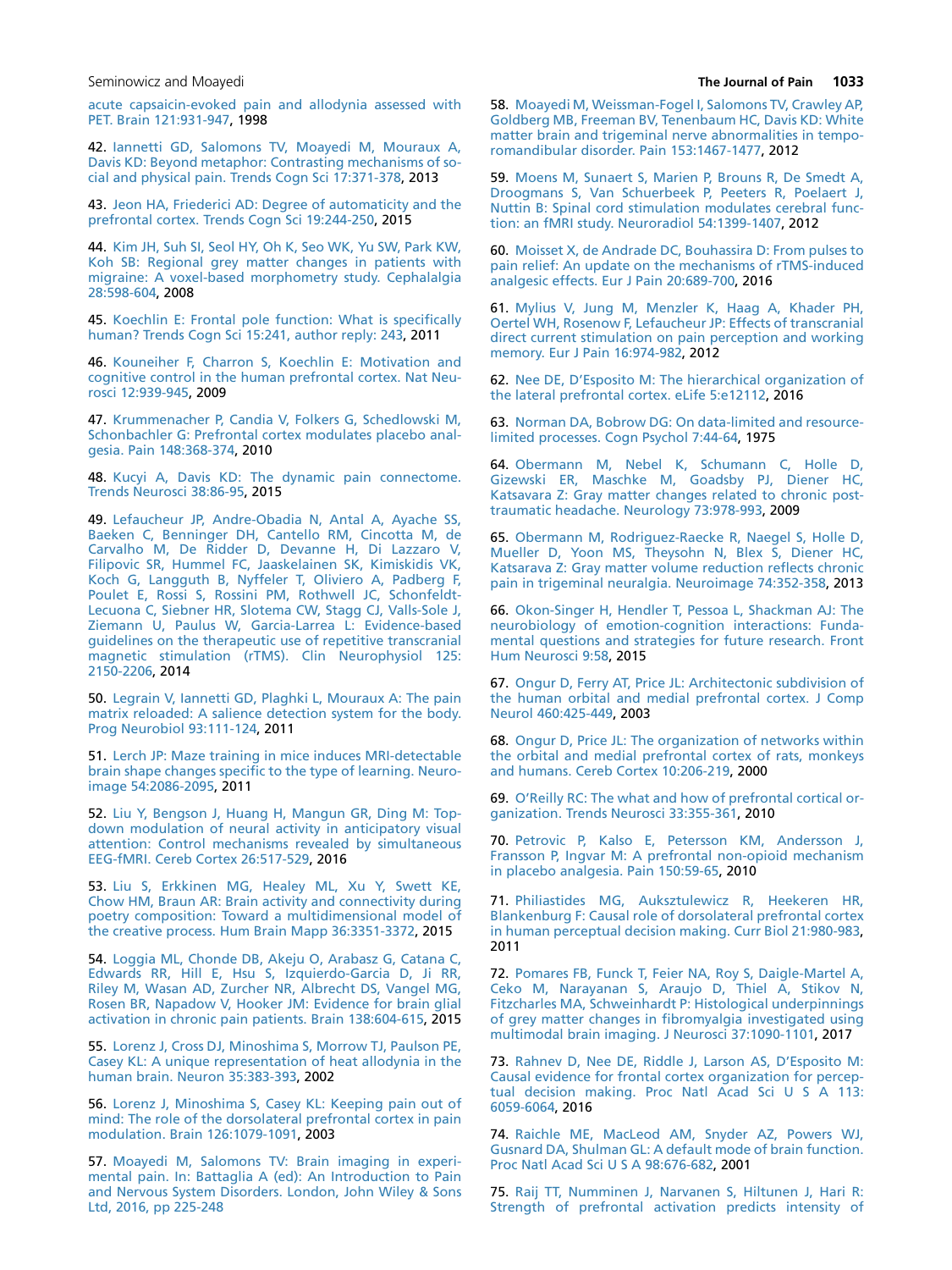[suggestion-induced pain. Hum Brain Mapp 30:2890-2897,](http://refhub.elsevier.com/S1526-5900(17)30531-X/sref75) 2009

76. [Reid P, Pridmore S: Improvement in chronic pain with](http://refhub.elsevier.com/S1526-5900(17)30531-X/sref76) [transcranial magnetic stimulation. Aust N Z J Psychiatry](http://refhub.elsevier.com/S1526-5900(17)30531-X/sref76) [2001;35:252,](http://refhub.elsevier.com/S1526-5900(17)30531-X/sref76) 2001

77. [Rocca MA, Ceccarelli A, Falini A, Colombo B, Tortorella P,](http://refhub.elsevier.com/S1526-5900(17)30531-X/sref77) [Bernasconi L, Comi G, Scotti G, Filippi M: Brain gray matter](http://refhub.elsevier.com/S1526-5900(17)30531-X/sref77) [changes in migraine patients with T2-visible lesions: A 3-T](http://refhub.elsevier.com/S1526-5900(17)30531-X/sref77) [MRI study. Stroke 37:1765-1770,](http://refhub.elsevier.com/S1526-5900(17)30531-X/sref77) 2006

78. [Rodriguez-Raecke R, Niemeier A, Ihle K, Ruether W,](http://refhub.elsevier.com/S1526-5900(17)30531-X/sref78) [May A: Brain gray matter decrease in chronic pain is the](http://refhub.elsevier.com/S1526-5900(17)30531-X/sref78) [consequence and not the cause of pain. J Neurosci 29:](http://refhub.elsevier.com/S1526-5900(17)30531-X/sref78) [13746-13750](http://refhub.elsevier.com/S1526-5900(17)30531-X/sref78), 2009

79. [Rodriguez-Raecke R, Niemeier A, Ihle K, Ruether W,](http://refhub.elsevier.com/S1526-5900(17)30531-X/sref79) [May A: Structural brain changes in chronic pain reflect prob](http://refhub.elsevier.com/S1526-5900(17)30531-X/sref79)[ably neither damage nor atrophy. PLoS One 8:e54475,](http://refhub.elsevier.com/S1526-5900(17)30531-X/sref79) 2013

80. [Rosen S, Ham B, Mogil JS: Sex differences in neuroim](http://refhub.elsevier.com/S1526-5900(17)30531-X/sref80)[munity and pain. J Neurosci Res 95:500-508,](http://refhub.elsevier.com/S1526-5900(17)30531-X/sref80) 2017

81. [Sagi Y, Tavor I, Hofstetter S, Tzur-Moryosef S, Blumen](http://refhub.elsevier.com/S1526-5900(17)30531-X/sref81)[feld-Katzir T, Assaf Y: Learning in the fast lane: New insights](http://refhub.elsevier.com/S1526-5900(17)30531-X/sref81) [into neuroplasticity. Neuron 73:1195-1203,](http://refhub.elsevier.com/S1526-5900(17)30531-X/sref81) 2012

82. [Sallet J, Mars RB, Noonan MP, Neubert FX, Jbabdi S,](http://refhub.elsevier.com/S1526-5900(17)30531-X/sref82) [O'Reilly JX, Filippini N, Thomas AG, Rushworth MF: The or](http://refhub.elsevier.com/S1526-5900(17)30531-X/sref82)[ganization of dorsal frontal cortex in humans and ma](http://refhub.elsevier.com/S1526-5900(17)30531-X/sref82)[caques. J Neurosci 33:12255-12274,](http://refhub.elsevier.com/S1526-5900(17)30531-X/sref82) 2013

83. Salomons TV, Iannetti GD, Liang M, Wood JN: The "pain [matrix'' in pain-free individuals. JAMA Neurol 73:755-756,](http://refhub.elsevier.com/S1526-5900(17)30531-X/sref83) 2016

84. [Schmidt-Wilcke T, Ichesco E, Hampson JP, Kairys A,](http://refhub.elsevier.com/S1526-5900(17)30531-X/sref84) [Peltier S, Harte S, Clauw DJ, Harris RE: Resting state connec](http://refhub.elsevier.com/S1526-5900(17)30531-X/sref84)[tivity correlates with drug and placebo response in fibromy](http://refhub.elsevier.com/S1526-5900(17)30531-X/sref84)[algia patients. NeuroImage Clin 6:252-261](http://refhub.elsevier.com/S1526-5900(17)30531-X/sref84), 2014

85. [Schmidt-Wilcke T, Leinisch E, Ganssbauer S, Draganski B,](http://refhub.elsevier.com/S1526-5900(17)30531-X/sref85) [Bogdahn U, Altmeppen J, May A: Affective components and](http://refhub.elsevier.com/S1526-5900(17)30531-X/sref85) [intensity of pain correlate with structural differences in gray](http://refhub.elsevier.com/S1526-5900(17)30531-X/sref85) [matter in chronic back pain patients. Pain 125:89-97,](http://refhub.elsevier.com/S1526-5900(17)30531-X/sref85) 2006

86. [Seeley WW, Menon V, Schatzberg AF, Keller J,](http://refhub.elsevier.com/S1526-5900(17)30531-X/sref86) [Glover GH, Kenna H, Reiss AL, Greicius MD: Dissociable](http://refhub.elsevier.com/S1526-5900(17)30531-X/sref86) [intrinsic connectivity networks for salience processing and](http://refhub.elsevier.com/S1526-5900(17)30531-X/sref86) [executive control. J Neurosci 27:2349-2356](http://refhub.elsevier.com/S1526-5900(17)30531-X/sref86), 2007

87. [Seifert F, Maihofner C: Representation of cold allodynia](http://refhub.elsevier.com/S1526-5900(17)30531-X/sref87) [in the human brain–a functional MRI study. Neuroimage 35:](http://refhub.elsevier.com/S1526-5900(17)30531-X/sref87) [1168-1180](http://refhub.elsevier.com/S1526-5900(17)30531-X/sref87), 2007

88. [Seminowicz DA, Davis KD: Cortical responses to pain in](http://refhub.elsevier.com/S1526-5900(17)30531-X/sref88) [healthy individuals depends on pain catastrophizing. Pain](http://refhub.elsevier.com/S1526-5900(17)30531-X/sref88) [120:297-306](http://refhub.elsevier.com/S1526-5900(17)30531-X/sref88), 2006

89. [Seminowicz DA, Davis KD: Pain enhances functional](http://refhub.elsevier.com/S1526-5900(17)30531-X/sref89) [connectivity of a brain network evoked by performance of](http://refhub.elsevier.com/S1526-5900(17)30531-X/sref89) [a cognitive task. J Neurophysiol 97:3651-3659,](http://refhub.elsevier.com/S1526-5900(17)30531-X/sref89) 2007

90. [Seminowicz DA, Labus JS, Bueller JA, Tillisch K,](http://refhub.elsevier.com/S1526-5900(17)30531-X/sref90) [Naliboff BD, Bushnell MC, Mayer EA: Regional gray matter](http://refhub.elsevier.com/S1526-5900(17)30531-X/sref90) [density changes in brains of patients with irritable bowel](http://refhub.elsevier.com/S1526-5900(17)30531-X/sref90) [syndrome. Gastroenterology 139:48-57,](http://refhub.elsevier.com/S1526-5900(17)30531-X/sref90) 2010

91. [Seminowicz DA, Shpaner M, Keaser ML,](http://refhub.elsevier.com/S1526-5900(17)30531-X/sref91) [Krauthamer GM, Mantegna J, Dumas JA, Newhouse PA,](http://refhub.elsevier.com/S1526-5900(17)30531-X/sref91) [Filippi CG, Keefe FJ, Naylor MR: Cognitive-behavioral ther](http://refhub.elsevier.com/S1526-5900(17)30531-X/sref91)[apy increases prefrontal cortex gray matter in patients](http://refhub.elsevier.com/S1526-5900(17)30531-X/sref91) [with chronic pain. J Pain 14:1573-1584,](http://refhub.elsevier.com/S1526-5900(17)30531-X/sref91) 2013

92. [Seminowicz DA, Wideman TH, Naso L, Hatami-](http://refhub.elsevier.com/S1526-5900(17)30531-X/sref92)[Khoroushahi Z, Fallatah S, Ware MA, Jarzem P,](http://refhub.elsevier.com/S1526-5900(17)30531-X/sref92)

<span id="page-7-0"></span>**1034 The Journal of Pain Downloam** Dorsolateral Prefrontal Cortex in Acute and Chronic Pain

[Bushnell MC, Shir Y, Ouellet JA, Stone LS: Effective treat](http://refhub.elsevier.com/S1526-5900(17)30531-X/sref92)[ment of chronic low back pain in humans reverses](http://refhub.elsevier.com/S1526-5900(17)30531-X/sref92) [abnormal brain anatomy and function. J Neurosci 31:](http://refhub.elsevier.com/S1526-5900(17)30531-X/sref92) [7540-7550](http://refhub.elsevier.com/S1526-5900(17)30531-X/sref92), 2011

93. [Sevel LS, Letzen JE, Staud R, Robinson ME: Interhemi](http://refhub.elsevier.com/S1526-5900(17)30531-X/sref93)[spheric dorsolateral prefrontal cortex connectivity is associ](http://refhub.elsevier.com/S1526-5900(17)30531-X/sref93)[ated with individual differences in pain sensitivity in](http://refhub.elsevier.com/S1526-5900(17)30531-X/sref93) [healthy controls. Brain Connect 6:357-364](http://refhub.elsevier.com/S1526-5900(17)30531-X/sref93), 2016

94. [Smith SM, Fox PT, Miller KL, Glahn DC, Fox PM,](http://refhub.elsevier.com/S1526-5900(17)30531-X/sref94) [Mackay CE, Filippini N, Watkins KE, Toro R, Laird AR,](http://refhub.elsevier.com/S1526-5900(17)30531-X/sref94) [Beckmann CF: Correspondence of the brain's functional ar](http://refhub.elsevier.com/S1526-5900(17)30531-X/sref94)[chitecture during activation and rest. Proc Natl Acad Sci U](http://refhub.elsevier.com/S1526-5900(17)30531-X/sref94) [S A 106:13040-13045](http://refhub.elsevier.com/S1526-5900(17)30531-X/sref94), 2009

95. [Sokol-Hessner P, Hutcherson C, Hare T, Rangel A: Deci](http://refhub.elsevier.com/S1526-5900(17)30531-X/sref95)[sion value computation in DLPFC and VMPFC adjusts to](http://refhub.elsevier.com/S1526-5900(17)30531-X/sref95) [the available decision time. Eur J Neurosci 35:1065-1074,](http://refhub.elsevier.com/S1526-5900(17)30531-X/sref95) 2012

96. [Szczepanski SM, Knight RT: Insights into human](http://refhub.elsevier.com/S1526-5900(17)30531-X/sref96) [behavior from lesions to the prefrontal cortex. Neuron 83:](http://refhub.elsevier.com/S1526-5900(17)30531-X/sref96) [1002-1018](http://refhub.elsevier.com/S1526-5900(17)30531-X/sref96), 2014

97. [Taylor JJ, Borckardt JJ, George MS: Endogenous opioids](http://refhub.elsevier.com/S1526-5900(17)30531-X/sref97) [mediate left dorsolateral prefrontal cortex rTMS-induced](http://refhub.elsevier.com/S1526-5900(17)30531-X/sref97) [analgesia. Pain 153:1219-1225,](http://refhub.elsevier.com/S1526-5900(17)30531-X/sref97) 2012

98. [Tracey I, Bushnell MC: How neuroimaging studies have](http://refhub.elsevier.com/S1526-5900(17)30531-X/sref98) [challenged us to rethink: Is chronic pain a disease? J Pain](http://refhub.elsevier.com/S1526-5900(17)30531-X/sref98) [10:1113-1120,](http://refhub.elsevier.com/S1526-5900(17)30531-X/sref98) 2009

99. [Treadway MT, Buckholtz JW, Martin JW, Jan K,](http://refhub.elsevier.com/S1526-5900(17)30531-X/sref99) [Asplund CL, Ginther MR, Jones OD, Marois R: Corticolimbic](http://refhub.elsevier.com/S1526-5900(17)30531-X/sref99) [gating of emotion-driven punishment. Nat Neurosci 17:](http://refhub.elsevier.com/S1526-5900(17)30531-X/sref99) [1270-1275](http://refhub.elsevier.com/S1526-5900(17)30531-X/sref99), 2014

100. [Tsuda M, Beggs S, Salter MW, Inoue K: Microglia and](http://refhub.elsevier.com/S1526-5900(17)30531-X/sref100) [intractable chronic pain. Glia 61:55-61,](http://refhub.elsevier.com/S1526-5900(17)30531-X/sref100) 2013

101. [Umezaki Y, Badran BW, DeVries WH, Moss J,](http://refhub.elsevier.com/S1526-5900(17)30531-X/sref101) [Gonzales T, George MS: The efficacy of daily prefrontal re](http://refhub.elsevier.com/S1526-5900(17)30531-X/sref101)[petitive transcranial magnetic stimulation \(rTMS\) for](http://refhub.elsevier.com/S1526-5900(17)30531-X/sref101) [burning mouth syndrome \(BMS\): A randomized controlled](http://refhub.elsevier.com/S1526-5900(17)30531-X/sref101) [single-blind study. Brain Stimul 9:234-242](http://refhub.elsevier.com/S1526-5900(17)30531-X/sref101), 2016

102. [Valfr](http://refhub.elsevier.com/S1526-5900(17)30531-X/sref102)è [W, Rainero I, Bergui M, Pinessi L: Voxel-based](http://refhub.elsevier.com/S1526-5900(17)30531-X/sref102) [morphometry reveals gray matter abnormalities in](http://refhub.elsevier.com/S1526-5900(17)30531-X/sref102) [migraine. Headache 48:109-117](http://refhub.elsevier.com/S1526-5900(17)30531-X/sref102), 2008

103. [GBD 2015 Disease and Injury Incidence and Preva](http://refhub.elsevier.com/S1526-5900(17)30531-X/sref103)[lence Collaborators: Global, regional, and national inci](http://refhub.elsevier.com/S1526-5900(17)30531-X/sref103)[dence, prevalence, and years lived with disability for](http://refhub.elsevier.com/S1526-5900(17)30531-X/sref103) [310 diseases and injuries, 1990-2015: A systematic analysis](http://refhub.elsevier.com/S1526-5900(17)30531-X/sref103) [for the Global Burden of Disease Study 2015. Lancet 388:](http://refhub.elsevier.com/S1526-5900(17)30531-X/sref103) [1545-1602](http://refhub.elsevier.com/S1526-5900(17)30531-X/sref103), 2016

104. [Vossel S, Geng JJ, Fink GR: Dorsal and ventral attention](http://refhub.elsevier.com/S1526-5900(17)30531-X/sref104) [systems: Distinct neural circuits but collaborative roles.](http://refhub.elsevier.com/S1526-5900(17)30531-X/sref104) [Neuroscientist 20:150-159,](http://refhub.elsevier.com/S1526-5900(17)30531-X/sref104) 2014

105. [Vossel S, Weidner R, Driver J, Friston KJ, Fink GR: Decon](http://refhub.elsevier.com/S1526-5900(17)30531-X/sref105)[structing the architecture of dorsal and ventral attention](http://refhub.elsevier.com/S1526-5900(17)30531-X/sref105) [systems with dynamic causal modeling. J Neurosci 32:](http://refhub.elsevier.com/S1526-5900(17)30531-X/sref105) [10637-10648,](http://refhub.elsevier.com/S1526-5900(17)30531-X/sref105) 2012

106. [Voytek B, Davis M, Yago E, Barcelo F, Vogel EK,](http://refhub.elsevier.com/S1526-5900(17)30531-X/sref106) [Knight RT: Dynamic neuroplasticity after human prefrontal](http://refhub.elsevier.com/S1526-5900(17)30531-X/sref106) [cortex damage. Neuron 68:401-408](http://refhub.elsevier.com/S1526-5900(17)30531-X/sref106), 2010

107. [Wager TD, Rilling JK, Smith EE, Sokolik A, Casey KL,](http://refhub.elsevier.com/S1526-5900(17)30531-X/sref107) [Davidson RJ, Kosslyn SM, Rose RM, Cohen JD: Placebo](http://refhub.elsevier.com/S1526-5900(17)30531-X/sref107)[induced changes in FMRI in the anticipation and experience](http://refhub.elsevier.com/S1526-5900(17)30531-X/sref107) [of pain. Science 303:1162-1167,](http://refhub.elsevier.com/S1526-5900(17)30531-X/sref107) 2004